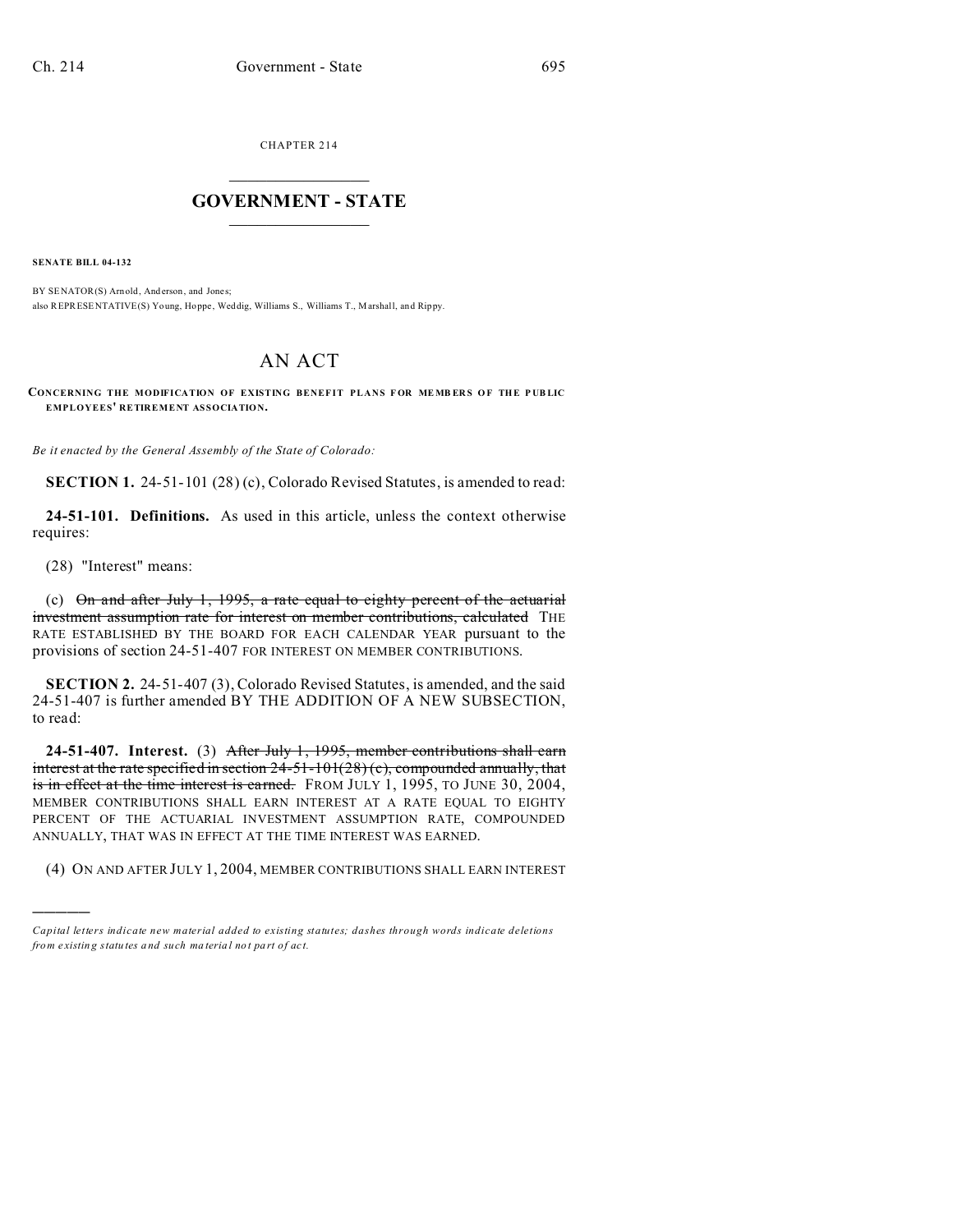AT A RATE SPECIFIED BY THE BOARD, COMPOUNDED ANNUALLY, THAT IS IN EFFECT AT THE TIME INTEREST IS EARNED. IN NO EVENT SHALL THE BOARD SPECIFY A RATE PURSUANT TO THIS SUBSECTION (4) THAT EXCEEDS FIVE PERCENT.

**SECTION 3.** 24-51-401 (1.7) and (2), Colorado Revised Statutes, are amended, and the said 24-51-401 is further amended BY THE ADDITION OF A NEW SUBSECTION, to read:

**24-51-401. Employer and member contributions.** (1.7) (a) Employers designated as state employers by rule of the board shall forward to the association by the tenth calendar day of each month SHALL DELIVER a monthly contribution report and the full amount of employer and member contributions Employers designated as school employers by rule of the board and municipal division employers shall forward to the association, by the date established by rule of the board, a monthly contribution report and the full amount of employer and member contributions TO THE ASSOCIATION WITHIN FIVE DAYS AFTER THE DATE MEMBERS ARE PAID. Except as provided in subsection  $(7)$  SUBSECTIONS (1.8) AND (7) of this section section AND SECTIONS 24-51-408.5 (6) and section 22-64-220 (4) (j), C.R.S., such contributions shall be based upon the rates for the appropriate division as set forth in the following table multiplied by the total gross salary AS DEFINED IN SECTION  $24-51-101(42)$  paid to members for the preceding month PAYROLL PERIOD:

## **TABLE A CONTRIBUTION RATES**

| <b>Division</b>  | Membership                      | <b>Employer</b><br>Rate  | Member<br>Rate<br>$8.0\%$ |  |
|------------------|---------------------------------|--------------------------|---------------------------|--|
| State and School | All Members                     | $10.4\%$ 10.15%          |                           |  |
|                  | Except<br><b>State Troopers</b> | $13.1\%$ 12.85%          | $10.0\%$                  |  |
| Municipal        | All Members                     | $10.0\%$                 | $8.0\%$                   |  |
| Judicial         | All Members                     | $\frac{14.0\%}{13.66\%}$ | $8.0\%$                   |  |

(b) CONTRIBUTIONS SHALLBE CALCULATED USING THE CONTRIBUTION RATES THAT WERE IN EFFECT ON THE LAST DAY OF THE PAYROLL PERIOD.

(c) CONTRIBUTIONS FOR SALARY PAYMENTS MADE TO A MEMBER FOR UNINTENTIONAL NONRECURRING ADJUSTMENTS OR CORRECTIONS THAT ARE PAID SEPARATE FROM ONE OF THE EMPLOYER'S REGULAR PAYROLL CYCLES MAY BE REPORTED AND PAID TO THE ASSOCIATION WITH THE EMPLOYER'S NEXT REGULAR PAYROLL CYCLE.

(d) IF AN EMPLOYER MAKES PAYMENT TO THE ASSOCIATION THROUGH AN AUTOMATED CLEARING HOUSE DEBIT TRANSACTION, PAYMENT WILL BE CONSIDERED RECEIVED ON TIME IF VALID AND EXECUTABLE AUTOMATED CLEARING HOUSE INSTRUCTIONS ARE RECEIVED BY THE ASSOCIATION BY THE DATE SPECIFIED IN PARAGRAPH (a) OF THIS SUBSECTION (1.7).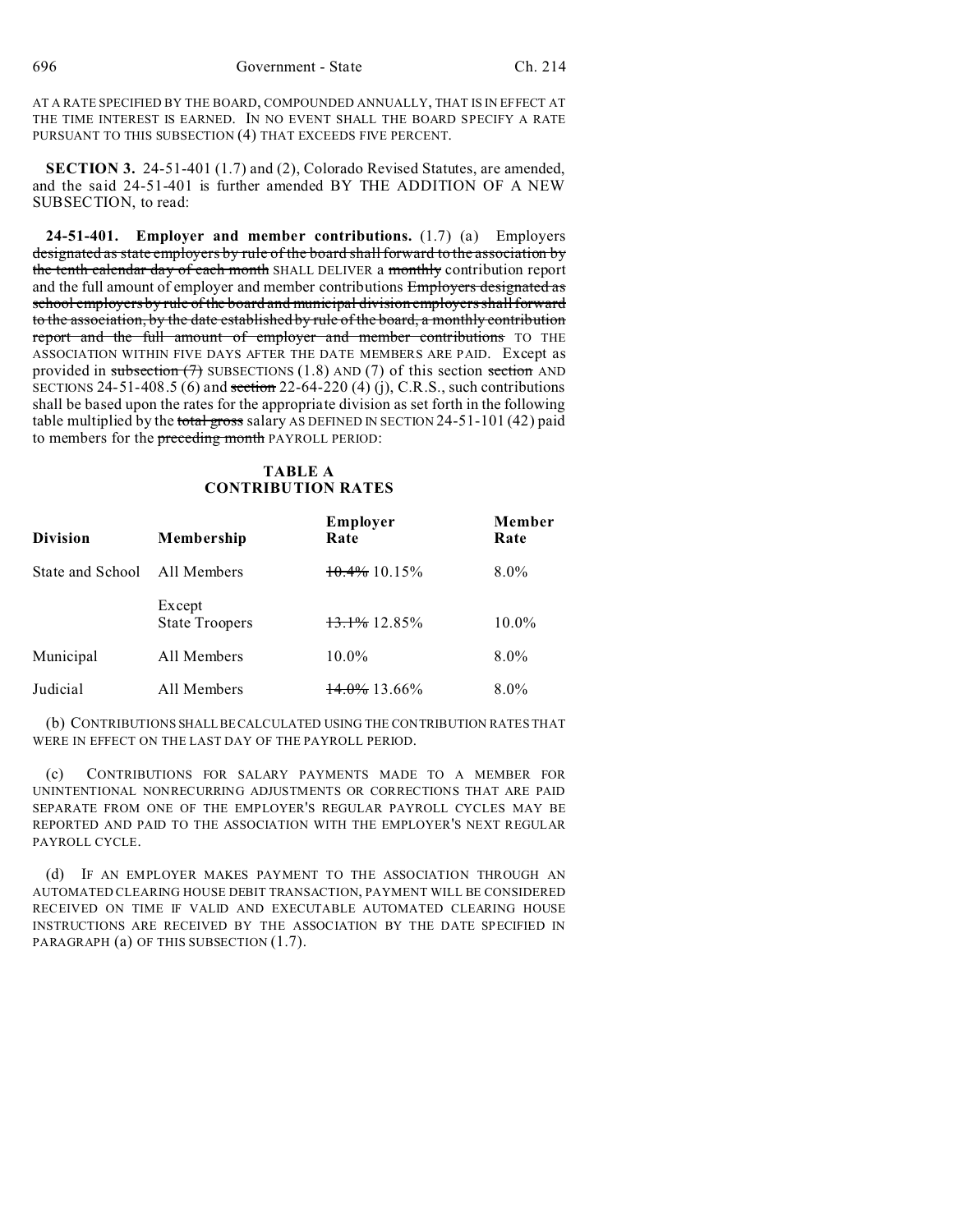#### Ch. 214 Government - State 697

(1.8) IF THE ACTUARIAL VALUE OF ASSETS EXCEEDS ONE HUNDRED TEN PERCENT OF THE ACTUARIAL ACCRUED LIABILITIES IN ANY DIVISION, AS DETERMINED BY THE ASSOCIATION'S ACTUARY, THE DIVISION SHALL BE CONSIDERED OVERFUNDED, AND EMPLOYER CONTRIBUTION RATES SHALL BE REDUCED AS PROVIDED IN SECTION 24-51-408.5 (5).

(2) Along with such contributions, the employer shall forward DELIVER to the association by the date established in subsection  $(1.7)$  of this section a monthly contribution report containing any member information required by the board to properly credit money to the employer contribution reserve and the member contribution accounts in the member contribution reserve.

**SECTION 4.** 24-51-408.5 (4) and (5), Colorado Revised Statutes, are amended to read:

**24-51-408.5. Matching employer contribution on voluntary contributions made by members to tax-deferred retirement programs.** (4) The matching employer contribution on voluntary contributions to eligible tax-deferred retirement programs shall begin on January 1, 2001, if the association's actuary determines that the amortization period for the association is zero years. If the amortization period is greater than zero years on that date, the matching employer contributions shall begin in the calendar year following the year in which the association's actuary determines that the amortization period is zero years. The percentage of salary available for each division for matching employer contributions shall be: TERMINATE FOR PAYROLL PERIODS THAT END AFTER THE LAST DAY OF THE CALENDAR MONTH FOLLOWING THE MONTH IN WHICH THIS SECTION OF THE ACT BECOMES EFFECTIVE, AND THEREAFTER SHALL RESUME ONLY WHEN THE ACTUARY DETERMINES THAT THE ACTUARIAL VALUE OF ASSETS EXCEEDS ONE HUNDRED TEN PERCENT OF ACTUARIAL ACCRUED LIABILITIES. ONE-HALF OF THE AMOUNT OF A REDUCTION IN THE EMPLOYER CONTRIBUTION RATES AS DETERMINED IN SUBSECTION (5) OF THIS SECTION TO AMORTIZE ANY OVERFUNDING IN THE RESPECTIVE DIVISION'S TRUST FUND SHALL BE AVAILABLE FOR MATCHING EMPLOYER CONTRIBUTIONS.

(a) Except as provided in paragraph (b) of this subsection (4), two percent of salary of members in the state and school division and for the judicial division and one-half of one percent of salary of members of the municipal division. In addition, one-half of the amount of a reduction in the employer contribution rates as determined in subsection (5) of this section to amortize any overfunding in the respective division's trust fund shall be available for matching employer contributions.

(b) If the amortization period of any division increases to exceed ten years, the board shall reduce the percentage of salary available for matching contributions in that division as needed to produce an amortization period of ten years.

(c) Notwithstanding any other provision to the contrary, in no event shall the percentage of salary available for matching employer contributions change by more than one percent of salary from one year to the following year.

(5) If the actuarial value of assets exceeds ONE HUNDRED TEN PERCENT OF the actuarial accrued liabilities in any division, as determined by the association's actuary, the division shall be considered overfunded by the amount of the difference.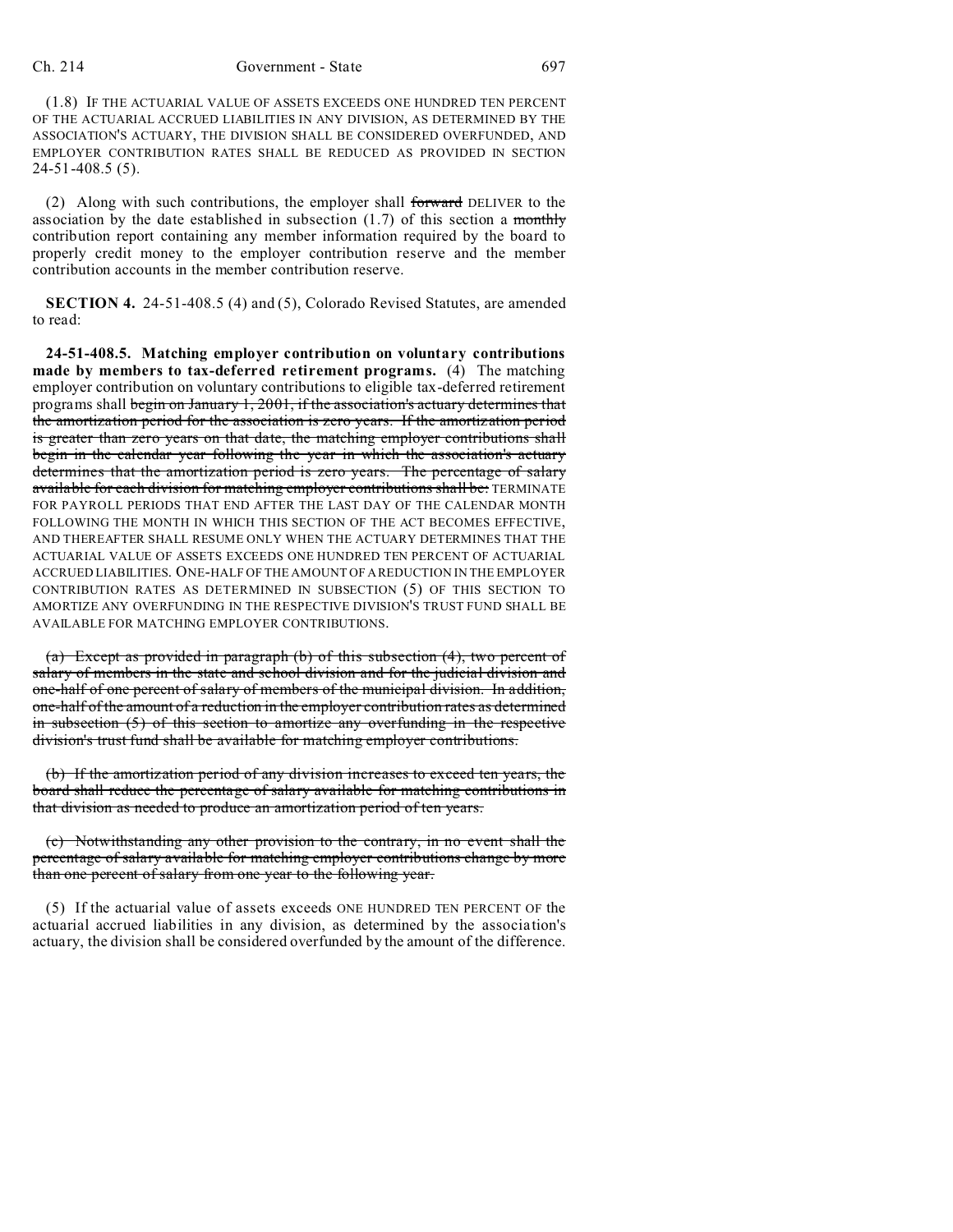698 Government - State Ch. 214

If a division is overfunded, the association's actuary shall determine not later than September 1 of each year the reduction in the employer contribution rates specified in section 24-51-401(1.7) necessary to amortize the overfunding IN EXCESS OF ONE HUNDRED TEN PERCENT UP TO ONE HUNDRED FIFTEEN PERCENT OF ACTUARIAL ACCRUED LIABILITIES over a period of ten THIRTY years. THE AMOUNT OF ANY OVERFUNDING IN EXCESSOFONE HUNDRED FIFTEEN PERCENT OF ACTUARIAL ACCRUED LIABILITIES SHALL BE AMORTIZED OVER A PERIOD OF TWENTY YEARS. THE CALCULATION OF THE AMOUNT FOR ANY FISCAL YEAR OF ANY DECREASE IN THE EMPLOYER CONTRIBUTIONRATESDUE TO OVERFUNDING SHALL BE DETERMINED USING THE ACTUARY'S CALCULATION FROM THE PRECEDING SEPTEMBER 1.

**SECTION 5.** 24-51-408.5 (6) (a), (6) (a.5), (6) (b), and (7), Colorado Revised Statutes, are amended to read:

**24-51-408.5. Matching employer contribution on voluntary contributions made by members to tax-deferred retirement programs.** (6) (a) IF A DIVISION'S TRUST FUND IS DETERMINED TO BE OVERFUNDED PURSUANT TO SUBSECTION (5) OF THIS SECTION, THEN commencing with the fiscal year that begins  $J_{\text{uly}}$  1, 2001 FOLLOWING THE ACTUARY'S CALCULATION FROM THE PRECEDING SEPTEMBER 1, the employer contribution rate specified in section 24-51-401 (1.7) for state and school division employers, FOR MUNICIPAL DIVISION EMPLOYERS, and for judicial division employers shall be reduced to amortize any overfunding in the respective division's trust fund by twenty percent of the amount of any reduction in the employer contribution rates as determined in accordance with subsection  $(5)$  of this section. but in any case such reduction shall be at least one-half of one percent of salary for the fiscal year that commences July 1, 2001, and at least one-fourth of one percent of salary for fiscal years that commence on or after July  $1, 2002$ . The calculation of the amount of any reduction in the employer contribution rates due to overfunding shall be determined using the actuary's calculation from the preceding September 1. In no event shall the total reduction in any division's employer contribution rate pursuant to this paragraph (a) change by more than one percent of salary from one year to the following year.

(a.5) The employer contribution rate for the municipal division for any calendar year shall be reduced to amortize any overfunding in the municipal division trust fund by twenty percent of the amount of any reduction in the employer contribution rates as determined in accordance with subsection (5) of this section. The calculation of the amount of any reduction in the employer contribution rates shall be determined using the actuary's calculation from the preceding September 1. For municipal division employers with a fiscal year that begins later than January 1, the calculation of the amount of any reduction in the employer contribution rate shall take effect at the start of the employer's fiscal year.

(b) Each employer shall subtract from their regular monthly contribution to the association an amount equal to the amount that the employer paid as matching contributions on members' voluntary contributions to eligible tax-deferred retirement programs pursuant to this section.

(7) Employers shall pay a matching contribution on a member's voluntary contribution directly to the eligible tax-deferred retirement program or programs to which the member contributes. Employers shall submit a monthly report to the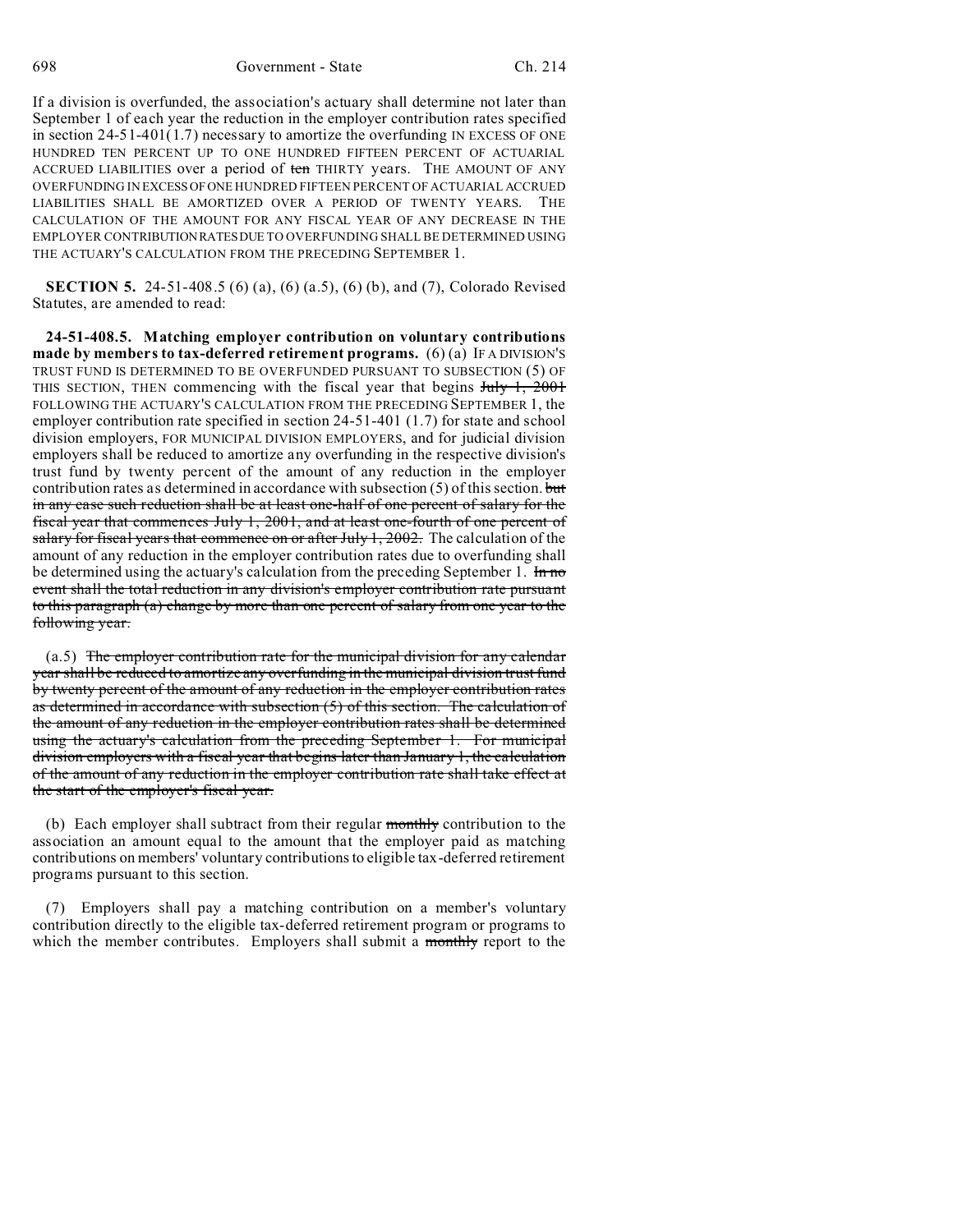association concerning payments made pursuant to this subsection (7). The report shall include the amount of the voluntary contributions and matching contributions and the programs to which the contributions were paid.

**SECTION 6.** 24-51-1402 (4), Colorado Revised Statutes, is amended to read:

**24-51-1402. Contributions to the voluntary investment program.** (4) The employer shall forward DELIVER all voluntary contributions to the SERVICE PROVIDER DESIGNATED BY THE association by the date specified in rules adopted by the board WITHIN FIVE DAYS AFTER THE DATE MEMBERS ARE PAID AND CONSISTENT WITH THE PROVISIONS OF SECTION 24-51-401 $(1.7)$  (c) AND  $(1.7)$  (d).

**SECTION 7.** 24-51-208 (1) (f), Colorado Revised Statutes, is amended to read:

**24-51-208. Allocation of moneys.** (1) The moneys of the association shall be divided into several trust funds, including, but not limited to:

(f) The health care trust fund, created pursuant to the provisions of section 24-51-1201, which consists of a portion of the employer contributions equal to one and one-tenth TWO ONE-HUNDREDTHS percent of member salaries; a portion of the amount paid by members to purchase service credit relating to noncovered employment as determined pursuant to section 24-51-505 (7); thirty percent of the amount of any reduction in the employer contribution rates as determined in section 24-51-408.5 (5) to amortize any overfunding in each division's trust fund; deductions of premium amounts from monthly benefits of participating benefit recipients; premiums paid directly to the trust fund by participating benefit recipients, members, and dependents; monthly payments made by employers on behalf of participating benefit recipients, members, and dependents; and interest; in addition to a proportional share of investment income earned thereon;

**SECTION 8.** 24-51-602 (1), Colorado Revised Statutes, is amended BY THE ADDITION OF A NEW PARAGRAPH to read:

**24-51-602. Service retirement eligibility.** (1) (a.5) NOTWITHSTANDING PARAGRAPH (a) OF THIS SUBSECTION (1), ANY PERSON EXCEPT A STATE TROOPER WHO BECOMES A MEMBER ON OR AFTER JULY 1, 2005, AND WAS NOT A MEMBER, INACTIVE MEMBER, OR A RETIREE ON JULY 1, 2005, SHALL, UPON WRITTEN APPLICATION AND APPROVAL OF THE BOARD, RECEIVE SERVICE RETIREMENT BENEFITS PURSUANT TO THE BENEFIT FORMULA SET FORTH IN SECTION 24-51-603 (1) (a), (2), AND (3) IF THE MEMBER HAS MET THE AGE AND SERVICE CREDIT REQUIREMENTS STATED IN THE FOLLOWING TABLE:

### **TABLE B.05**

## **SERVICE RETIREMENT ELIGIBILITY**

| Age Requirement | <b>SERVICE CREDIT REQUIREMENT</b> |  |
|-----------------|-----------------------------------|--|
| (YEARS)         | (YEARS)                           |  |
| $\blacksquare$  | $\sim$ $\sim$                     |  |

| ANY AGE | 35 |
|---------|----|
| 55      | 30 |